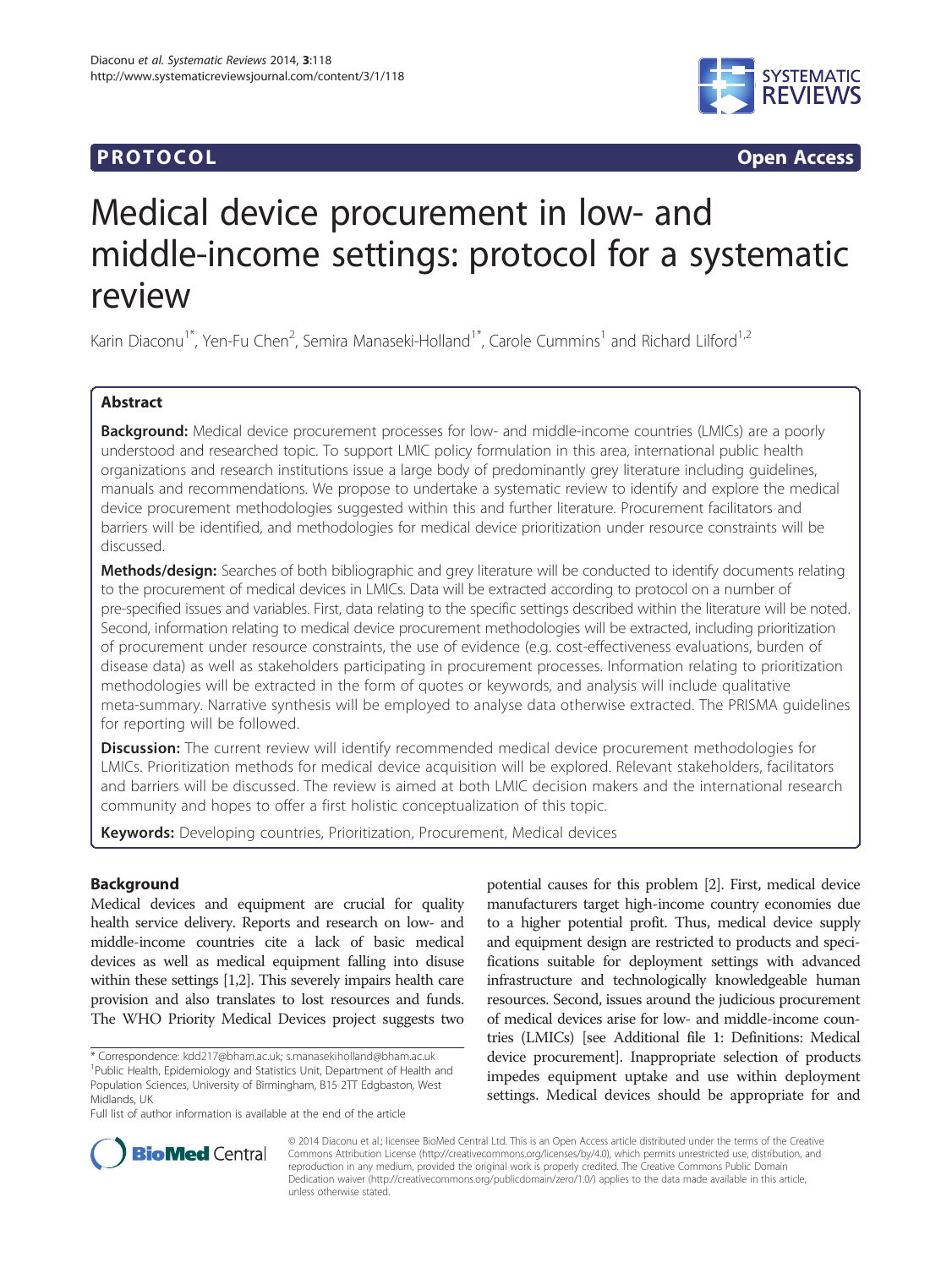readily available in LMIC settings as well as accessible and affordable for health care facilities, their staff and national governments [\[2](#page-9-0)-[5](#page-9-0)].

However, little is known about how medical device procurement does or should take place within LMICs, and processes may substantially differ from those employed in high-income countries (HICs). Within the latter settings, technology acquisitioning processes are guided by principles of quality care delivery and value for money to ensure containment of rising health care costs. A diverse range of stakeholders is involved in deliberation of potential purchases: clinicians, public health commissioners, researchers and patients. The review of clinical and cost-effectiveness evidence as well as value-based criteria such as equity form the basis of such deliberations [[6](#page-9-0)-[10](#page-10-0)]. The WHO Baseline Country Survey on medical devices illustrates that in contrast to HICs, LMICs undertake medical device procurement at national rather than regional or facility level ([[11](#page-10-0)] and Table 1: Author's calculation: chi-square with 3 degrees of freedom, total sample  $n =162$ ,  $p < 0.01$ ). The survey fails, however, to provide more granular detail on stakeholders involved in these processes as well as principles pursued—e.g. is cost-effectiveness a desired feature of potential purchases?

To guide decision makers in the procurement of medical devices for LMICs, numerous recommendations, guidelines and tools have been issued by international think tanks and public health organizations. Substantial heterogeneity can be observed in relation to these: recommendations may focus on procurement for specific interventions or service delivery packages, clinical areas or specialties, as well as entire health facilities and ancillary services offered [\[12-14](#page-10-0)]. The WHO itself recommends medical equipment selection for procurement take the shape of 'availability matrices' [[15](#page-10-0)]. This involves targeting clinical areas and interventions associated to a country's highest burden of disease and identifying medical equipment key for investment in or provision of said services.

To date, no systematic review and appraisal of the literature around medical device procurement recommendations, guidelines and research exists. We propose to undertake such a systematic review to identify how medical device procurement and prioritization within LMICs should take place in the future, based on research which reports on procurement and prioritization processes as well as recommendations put forth in publicized guidelines and similar materials. The current paper serves as a study protocol for this exercise. We believe that a systematic review on this topic would prove beneficial to decision makers and procurement practitioners within LMICs by helping identify initial core principles for equipment purchasing. Further, we wish to explore prioritization methodologies proposed within the literature. Under resource constraints, prioritization is a crucial part of a procurement process and directly informs equipment selection. Medical device-specific prioritization criteria will be identified, and this may inform the wider debate on how prioritization processes are shaped and implemented [\[16](#page-10-0)-[18](#page-10-0)]. Identified principles and methodologies will be discussed and interpreted in light of information relating to settings described, type of medical equipment proposed for procurement, as well as type of issuing organization and reason for document development.

The main research question is: What methods inform or are recommended for LMIC specific medical device and equipment procurement? In the course of exploring the above study question, we also expect to consider: the evidence base used to inform medical device procurement methods and processes and the factors impacting upon medical device procurement and the methods proposed for medical device prioritization.

# Methods/design

# Search strategy

Early scoping searches on medical device procurement methods for LMICs revealed a large body of grey literature, issued by international public health agencies, think tanks or similar institutions, but very few journal articles or research studies. It was therefore important to design search and selection strategies to be as broad and inclusive as possible, with no time or language restrictions. The range of documents to be included will, however, be restricted to freely available digitized material, partly due to resource constraints, partly because we believe this

Table 1 Procurement of medical devices at national level in relation to country income classification (World Bank 2014)

| <b>Country classification</b> | Does procurement of medical devices occur at national level?<br>(Responses from WHO Baseline Country Survey 2010) |     |  |
|-------------------------------|-------------------------------------------------------------------------------------------------------------------|-----|--|
|                               |                                                                                                                   |     |  |
|                               | Yes                                                                                                               | No. |  |
| Low income                    | 25                                                                                                                | 8   |  |
| Low-middle income             | 31                                                                                                                |     |  |
| Upper-middle income           | 30                                                                                                                |     |  |
| High income                   |                                                                                                                   |     |  |
| Total                         | 103                                                                                                               | 59  |  |

Author's calculation: chi-square with 3 degrees of freedom, total sample  $n = 162$ ,  $p < 0.001$ .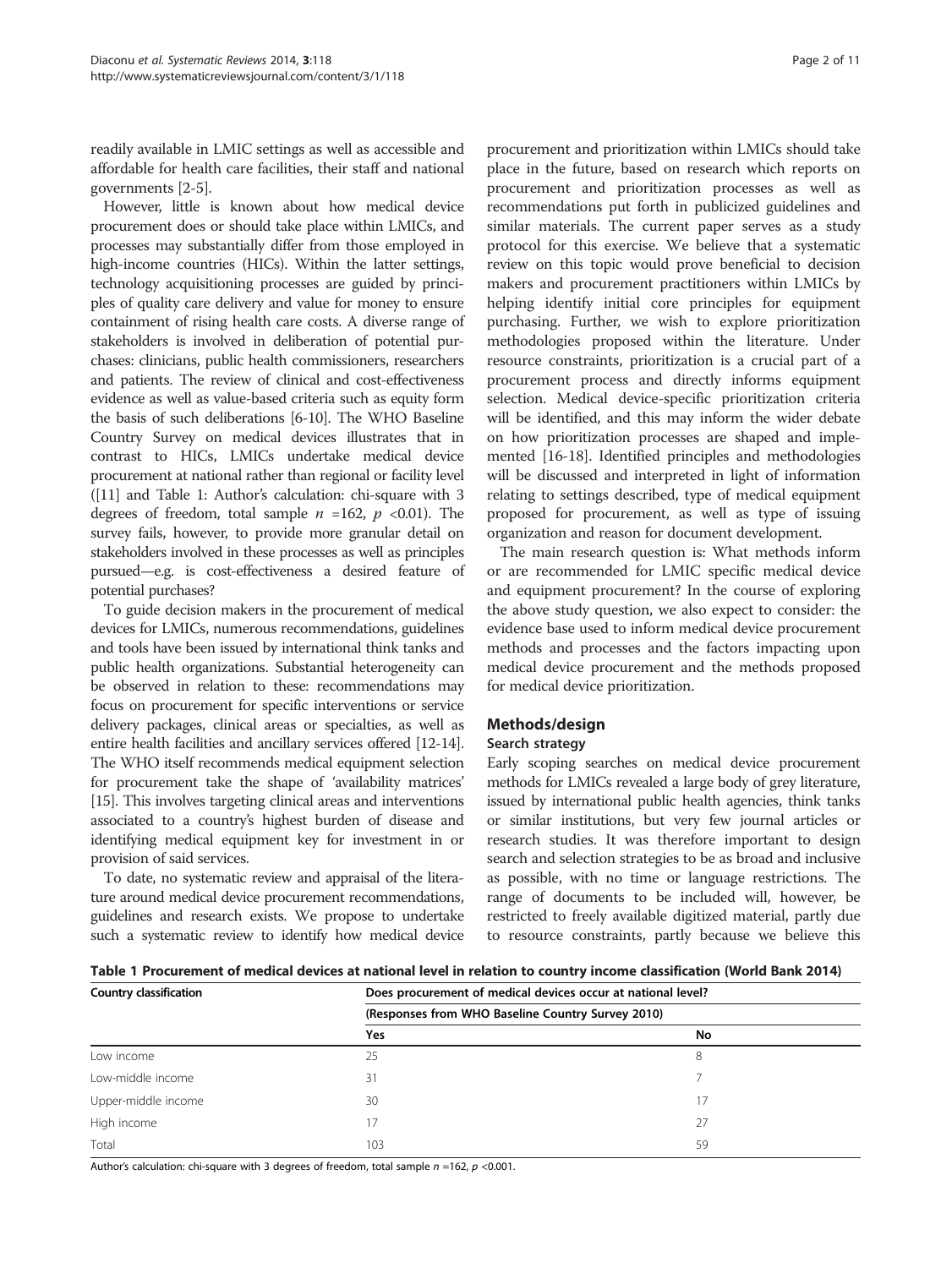| Search type                                           | Search sources                                                    |                                                                                                                                                                                                                                                                           |  |
|-------------------------------------------------------|-------------------------------------------------------------------|---------------------------------------------------------------------------------------------------------------------------------------------------------------------------------------------------------------------------------------------------------------------------|--|
| OVID MEDLINE search algorithm<br>and keyword searches | Bibliographic<br>databases                                        | OVID MEDLINE, OVID Embase, Cochrane Library, CRD databases (DARE, NHS EED, HTA),<br>CEA Registry, LILACS, African Index Medicus, Econlit, HMIC                                                                                                                            |  |
| Keyword searches                                      | Website searches                                                  | TRIP, National Guideline Clearinghouse, International Guideline Library, NHS Evidence and<br>Clinical Evidence (NICE), Clinical Evidence (BMJ), INAHTA, CADTH, HTAi, Web of Science,<br>CHE York, CHEPA, Cost Effectiveness Analysis Registry, Office of Health Economics |  |
|                                                       | Organizational<br>databases/websites                              | WHO Health Technology e-documentation centre, WHO, UNDP, UNICEF, UNAIDS, WB<br>Group (IBRD particularly), MSF, AfDB, ADB, EBRD                                                                                                                                            |  |
|                                                       | National donor<br>agencies                                        | DFID, USAID (including MSH), AUSAID, GIZ, BMZ, JICA, and other relevant agencies that<br>may be identified during the search                                                                                                                                              |  |
|                                                       | Grey literature<br>databases                                      | ZETOC, CPCI                                                                                                                                                                                                                                                               |  |
| Contacting experts                                    | Contact with experts to identify additionally relevant literature |                                                                                                                                                                                                                                                                           |  |

most closely mirrors the various materials that LMICs would be able to access. We acknowledge this as a limitation of the study; however, scoping searches indicate that the majority of documents to be retrieved are part of the grey literature and digitized and freely available through the World Health Organization and ancillary institutions. A full list of sources to be searched is provided in Table 2.

To identify relevant documents from the literature, search terms grouped around three distinct topics will be employed: medical devices and equipment, procurement and LMICs. Guided by a consensus definition of medical devices [[19](#page-10-0)], the review will focus on any type of medical device ranging from consumables (e.g. bandages, needles) to routine medical equipment (e.g. stethoscopes, ECG machines) and devices (e.g. condoms) as well as medical furniture (e.g. delivery beds). Search terms will refer to medical devices and equipment, medical supplies and medical or biomedical technologies and will include relevant subject headings. Further search terms and subject headings include synonyms for procurement and terms around LMICs and income levels.

An OVID MEDLINE search string is provided in Table 3. Where possible, keyword combinations similar to the search string provided will be used in all sources in order to identify the relevant material. No restrictions around the specific type of material to be retrieved will be employed: databases, reports, notices, presentations, conference proceedings, journal articles, manuals and books will all be reviewed provided that they are freely available and digitized. Native language speakers will be identified

Table 3 Example of search strategy for MEDLINE (OVID SP) up to week 2 of January 2013

| No. Search strategy |  |
|---------------------|--|
|                     |  |

1. device.mp. or exp "Equipment and Supplies"/

2. (device\* or equipment\* or suppl\*).mp. [mp = title, abstract, original title, name of substance word, subject heading word, keyword heading word, protocol supplementary concept, rare disease supplementary concept, unique identifier]

3. exp Technology, Radiologic/ or exp Technology Assessment, Biomedical/ or exp Fiber Optic Technology/ or exp Educational Technology/ or exp Biomedical Technology/ or technology.mp. or exp "United States Office of Technology Assessment"/ or exp Technology/ or exp Food Technology/ or exp Technology, High-Cost/ or exp Technology Transfer/ or exp "National Center for Health Care Technology (U.S.)"/ or exp Wireless Technology/ or exp Technology, Dental/ or exp Green Chemistry Technology/ or exp Technology, Pharmaceutical/ or exp Remote Sensing Technology/

- 5. (procure\* or purchas\* or acqui\* or commission\* or buy\*or order\*).mp. [mp = title, abstract, original title, name of substance word, subject heading word, keyword heading word, protocol supplementary concept, rare disease supplementary concept, unique identifier]
- 6. (countr\* adj2 (income or poor or poverty or develop\* or resource or low\* or mid\*)).mp. [mp = title, abstract, original title, name of substance word, subject heading word, keyword heading word, protocol supplementary concept, rare disease supplementary concept, unique identifier]
- 7. (third adj2 world).mp. [mp = title, abstract, original title, name of substance word, subject heading word, keyword heading word, protocol supplementary concept, rare disease supplementary concept, unique identifier]
- 8. (emerging adj2 (econom\* or market\*)).mp. [mp = title, abstract, original title, name of substance word, subject heading word, keyword heading word, protocol supplementary concept, rare disease supplementary concept, unique identifier]
- 9. developing country.mp. or exp Developing Countries/

10. 6 or 7 or 8 or 9

11. 4 and 5 and 10

Conducted last: 28 January 2013, 15:10 (GMT). Number of records identified: 2,297.

<sup>4. 1</sup> or 2 or 3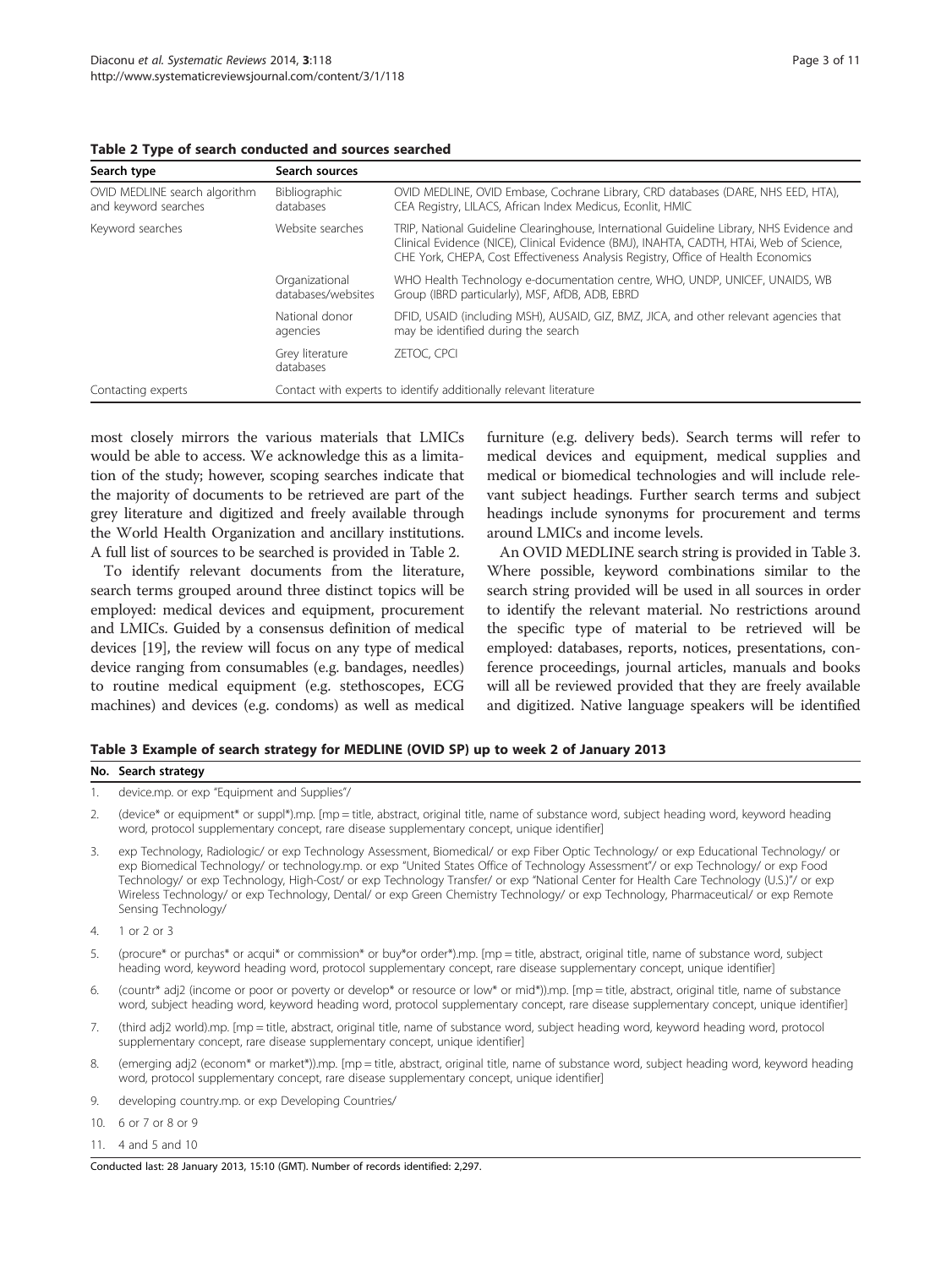to assess, select and report on non-English studies, thus, limiting potential translation bias.

#### Selection and inclusion

All records identified in the search will then be screened for potential inclusion into the review (see Figure 1 for a selection algorithm). At first stage, only titles will be considered and all documents mentioning medical devices, either specific devices or equipment/supplies in general or interventions likely to make use of equipment (e.g. vaccinations, orthopaedic surgery) will be retained. This is to ensure that documents are indeed focused on the topic of interest. One researcher will undertake title review; however, a second independent researcher will check a random



10% sample of documents for each of the sources searched. Any disagreements will be resolved through discussion or consultation with a third reviewer.

Abstracts will then be reviewed in light of four prespecified selection criteria or questions (Figure [2\)](#page-4-0). These are directly linked to the outcome questions to be investigated and are formulated so as to retain documents including recommendations or discussions of medical device procurement and prioritization processes, or documents clearly indicating factors which may impact upon medical device procurement. In addition, we have chosen to include only documents discussing processes relating to the procurement of more than one device: this is because we consider that any prioritization process potentially employed in procurement would fundamentally rely on the comparative assessment or evaluation of more than one technology/product. Reviewers will, however, take into account that documents may restrict their focus to one device while still including a discussion on the relative merits of similar devices: e.g. a document on the procurement and pre-qualification of a particular intrauterine contraceptive device may still be included provided that it includes a more detailed discussion on similar devices and their specifications [\[20\]](#page-10-0). Documents discussing only regulatory issues relating to procurement or medical device supply have also been excluded as they are considered too narrow in focus to provide meaningful information on the outcome question set.

The selection questions to be used are detailed below and have been piloted by two independent reviewers on a sample of 20 documents retrieved from OVID MEDLINE and the WHO E-Health Technology Documentation Centre. The latter database has been identified in scoping searches as including a large body of relevant material and was therefore considered suitable for piloting. The questions were deemed appropriate for the purposes of this study and are outlined below along with examples of documents identified in the piloting process as appropriate/ inappropriate for inclusion. These examples were made available to reviewers for consultation during the study selection phase of the review.

A. Is the record a guideline, recommendation or policy document aimed at health service providers/ commissioners/managers, or does the record include a clearly stated recommendation for medical device procurement within low and middle income settings?

Example of 'yes': World Health Organization [\[21\]](#page-10-0): Procuring Single-use Injection Equipment and Safety Boxes. The executive summary indicates that the objective of the document is to "accompany pharmacists, physicians, procurement staff and programme managers through the process of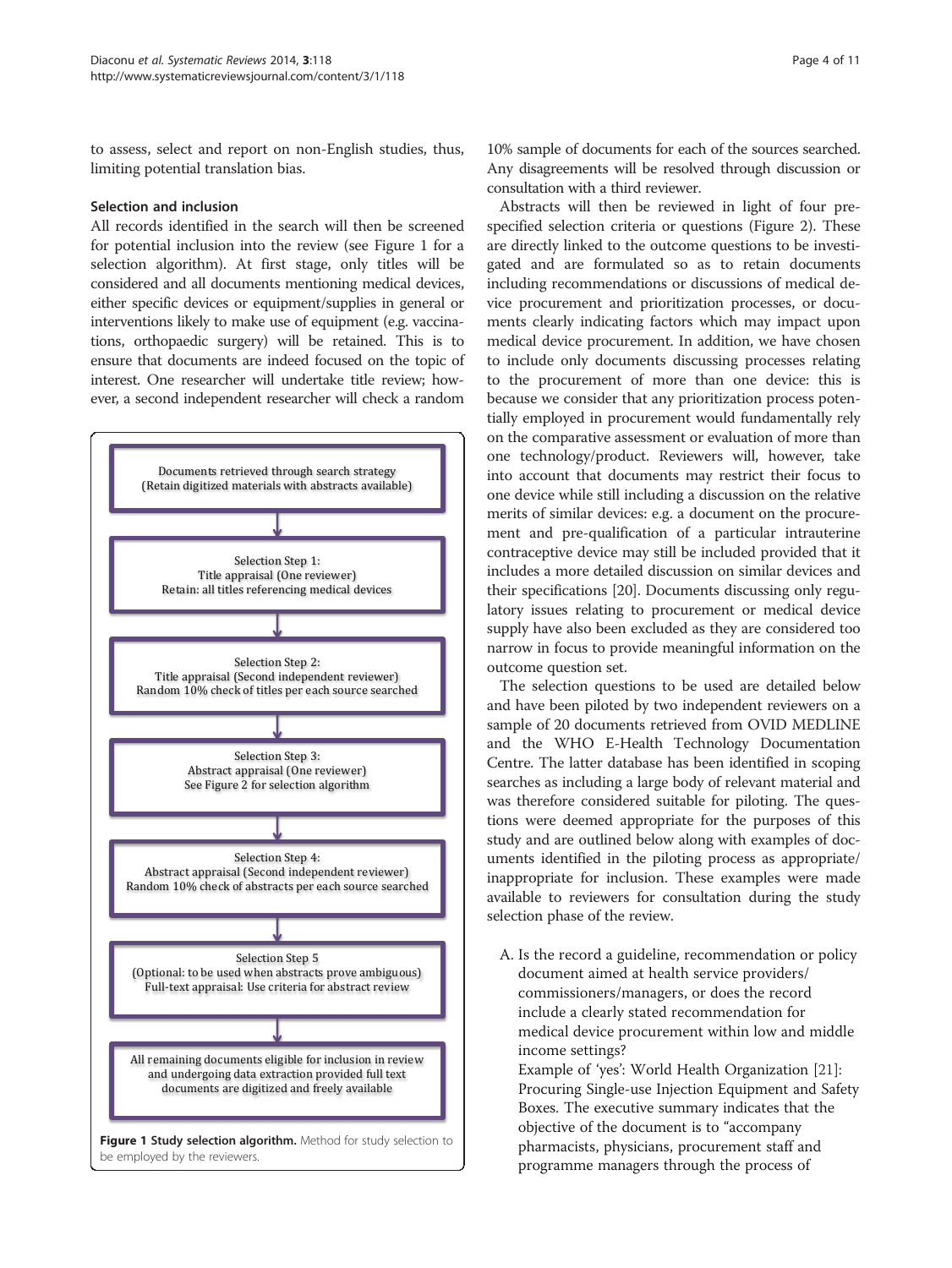<span id="page-4-0"></span>

procuring single-use injection equipment and safety boxes of assured quality, on a national or international market, at reasonable prices".

Example of 'no': Ross et al. [\[22](#page-10-0)]. Study protocol: Ethics, Economics and the Regulation and Adoption of New Medical Devices: Case Studies in Pelvic Floor Surgery [[22\]](#page-10-0). Rejected because the methods section of the abstract indicates this study uses examples from a Canadian context; no link to LMICs is stated.

B. Does the record highlight any clearly stated issues or factors relevant to procurement or device prioritisation for low- or middle-income settings? Example of 'yes': Anderson, B. O et al. [[23](#page-10-0)]. Optimisation of breast cancer management in lowresource and middle-resource countries: executive summary of the Breast Health Global Initiative consensus, 2010 [[23](#page-10-0)]. Abstract indicates that journal article includes a discussion on "programme infrastructure and capacity (including appropriate equipment and drug acquisitions, and professional training and accreditation)."

Example of 'no': Porto, J. P et al. [\[24\]](#page-10-0). Nosocomial infections in a paediatric intensive care unit of a developing country: NHSN 45(4), 475–479 [\[24](#page-10-0)]. Rejected because abstract does not mention procurement or device prioritization.

- C. Is a class of medical devices or medical equipment generally the subject of the record? (i.e. is the record focusing on more than one device?) Example of 'yes': Kalifa et al. [\[25\]](#page-10-0). Imaging in pediatrics. Strategy and economic implications for the Third World, Annales de Pediatrie 39(2): 67–70 [French] [[25](#page-10-0)]. Abstract mentions medical imaging equipment and provides two distinct examples: ultrasonography and roentgenography. Example of 'no': Malkin, R., Anand, V. [\[26\]](#page-10-0). A Novel Phototherapy Device ©. [[26\]](#page-10-0). Rejected because abstract indicates document focuses on product development of a single device.
- D. Does the record consider issues beyond medical device regulation/regulatory policy—i.e. is the record not restricted to medical device regulation? Example of 'yes': Kalifa et al. [[25\]](#page-10-0). Imaging in pediatrics. Strategy and economic implications for the Third World, Annales de Pediatrie 39(2): 67–70 [French] [\[25\]](#page-10-0). Abstract indicates that document content is not restricted to device regulation, instead focusing on two medical device classes and their use in LMICs. Example of 'no': World Health Organization [\[27](#page-10-0)]. Medical Device Regulations: Global Overview and Guiding Principles [[27](#page-10-0)]. Rejected because document is restricted to a discussion on global regulatory frameworks and principles.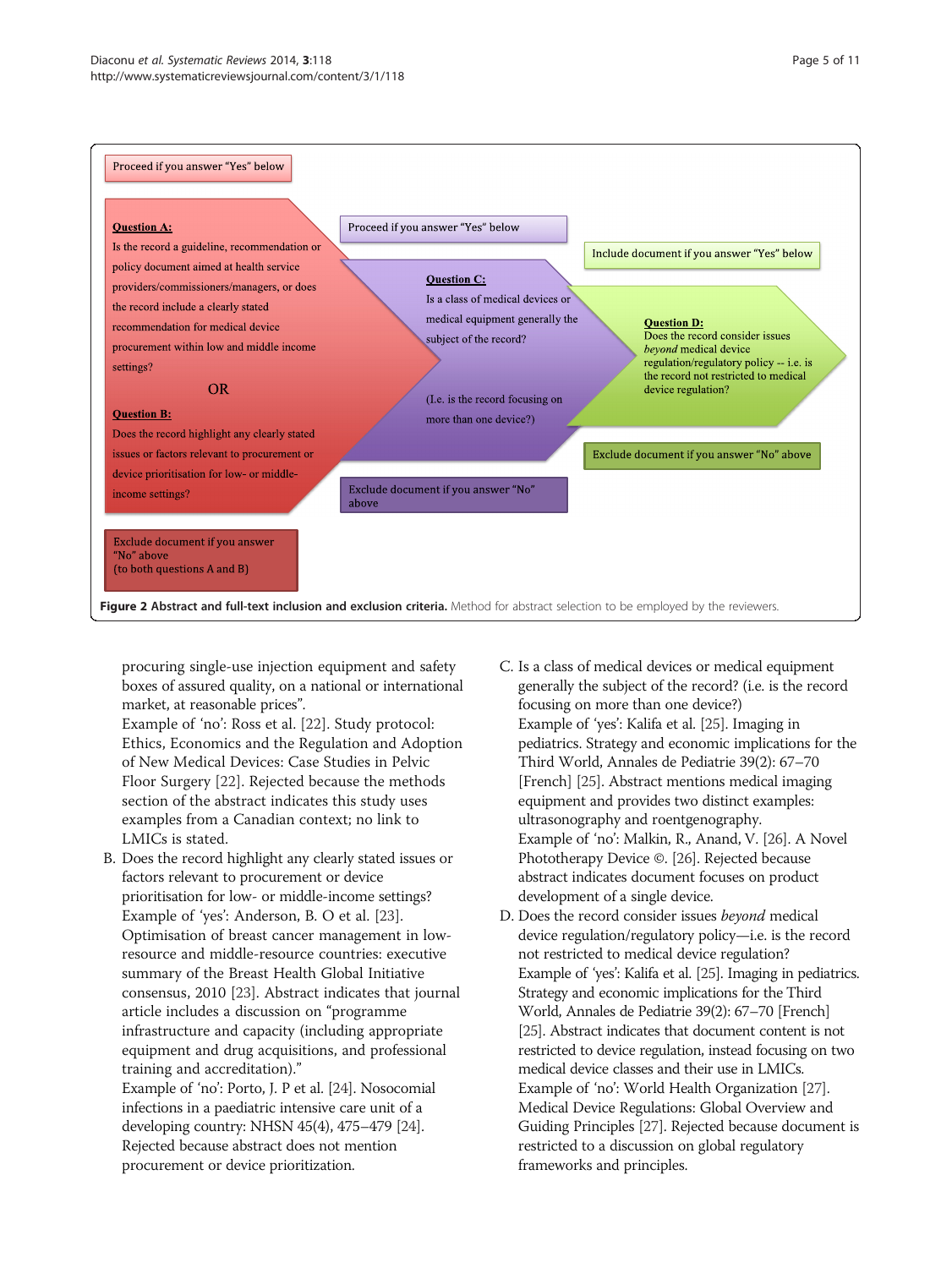Please note that the selection questions are used as detailed in Figure [2.](#page-4-0) This means that documents will be included in the review if answers:

- $A, C, D = Yes$
- $\bullet$  B, C, D = Yes
- $A, B, C, D = Yes$

The selection criteria will be re-evaluated as necessary by reviewers, and any amendments to this original study protocol will be noted in the published systematic review. We acknowledge that abstracts may prove ambiguous, and that reviewers may therefore wish to refer to full-text documents at times. When this is needed, reviewers should make use of the same four questions specified above for study selection, and note that, a full-text review has been carried out. A random 10% sample of abstracts obtained from each of the sources searched will undergo screening by a second independent reviewer, and all disagreements will be resolved through discussion or consultation with a third reviewer.

# Data extraction

All documents which were screened and deemed eligible will be included in the proposed study. The task of data extraction will be split across reviewers, who will read fulltext documents to obtain data on a pre-specified list of variables and questions (see Table [4](#page-6-0): Data extraction template). Similar to the selection criteria, the data extraction template has been piloted on a random sample of 17 documents which were deemed eligible for inclusion from OVID MEDLINE and the WHO E-Health Technology Documentation Centre.

To address our study aims and outcome questions, data relating to the following five domains will be extracted:

- Document identifier and characteristics: This covers information unique to the document (e.g. authors, year of publication, journal) as well as a categorization of the document according to purpose of publication (e.g. guideline, research study).
- Described setting: Information on country descriptions will be noted where available in order to provide a context to data extracted and further interpretation.
- Methodological data: This is the most substantial task and covers information relating to prioritization and procurement methodologies as well as factors affecting procurement processes. Where explicit prioritization methodologies are described, reviewers will be instructed to extract quotes or keywords describing these processes in order to allow for close textual interpretation. Further questions require reviewers to provide dichotomous 'yes/no' answers relating to the use of evidence in procurement (e.g.

use of cost-effectiveness evidence, health needs assessments), availability of procurement policies/ frameworks (e.g. health technology management frameworks), influence of stakeholders (e.g. which institutions or facilities affect the process of procurement) as well as influence of processes/ health campaigns (e.g. quality assurance, targeted programmes or interventions). For any additional information, reviewers wish to capture, an additional "notes" section is provided.

- Equipment related data: Any information available related to the equipment to be procured is captured here: clinical area equipment is used in, equipment specification, cost of procurement, and maintenance, installation or decommissioning information among others.
- Capacity building: Reviewers are asked to note any proposed training strategies related to medical device procurement in LMICs.

# Analysis and interpretation

Two methods of data analysis will be employed for this systematic review, each corresponding to the type of data extracted. Where reviewers are tasked with extracting quotes or keywords, relating in particular to prioritization methods described in the literature, qualitative meta-summary was deemed the most appropriate method for analysis [\[28](#page-10-0)]. Treating extracted quotes and keywords as a primary (i.e. uninterpreted) description of phenomena that document authors wish to report, qualitative meta-summary proposes the grouping of topically similar data and the generation of further abstractions aimed at describing underlying themes and processes. This allows for a richer contextual interpretation of data, something particularly valuable when trying to generate initial theses in relation to how medical device procurement and prioritization is viewed within the literature.

For data otherwise extracted, i.e. dichotomous data extracted on remaining pre-specified variables, narrative synthesis was deemed appropriate [[29](#page-10-0)]. In the first instance, this will entail generating descriptive statistics and examining associations between variables through the use of chi-square (or Fisher's exact) tests as appropriate. Associations between the following variables may be investigated: presence of health technology management frameworks (and actors engaged in technology management) and use of commissioning strategies for procurement, health service delivery levels, evidence in procurement (e.g. health needs assessments) as well as health facility equipment priorities and assigned maintenance responsibilities for health care facility staff. Further explorations will focus on the disease areas or type of equipment cited and specifications recorded for these in addition to instructions on deployment in health facilities and human resource training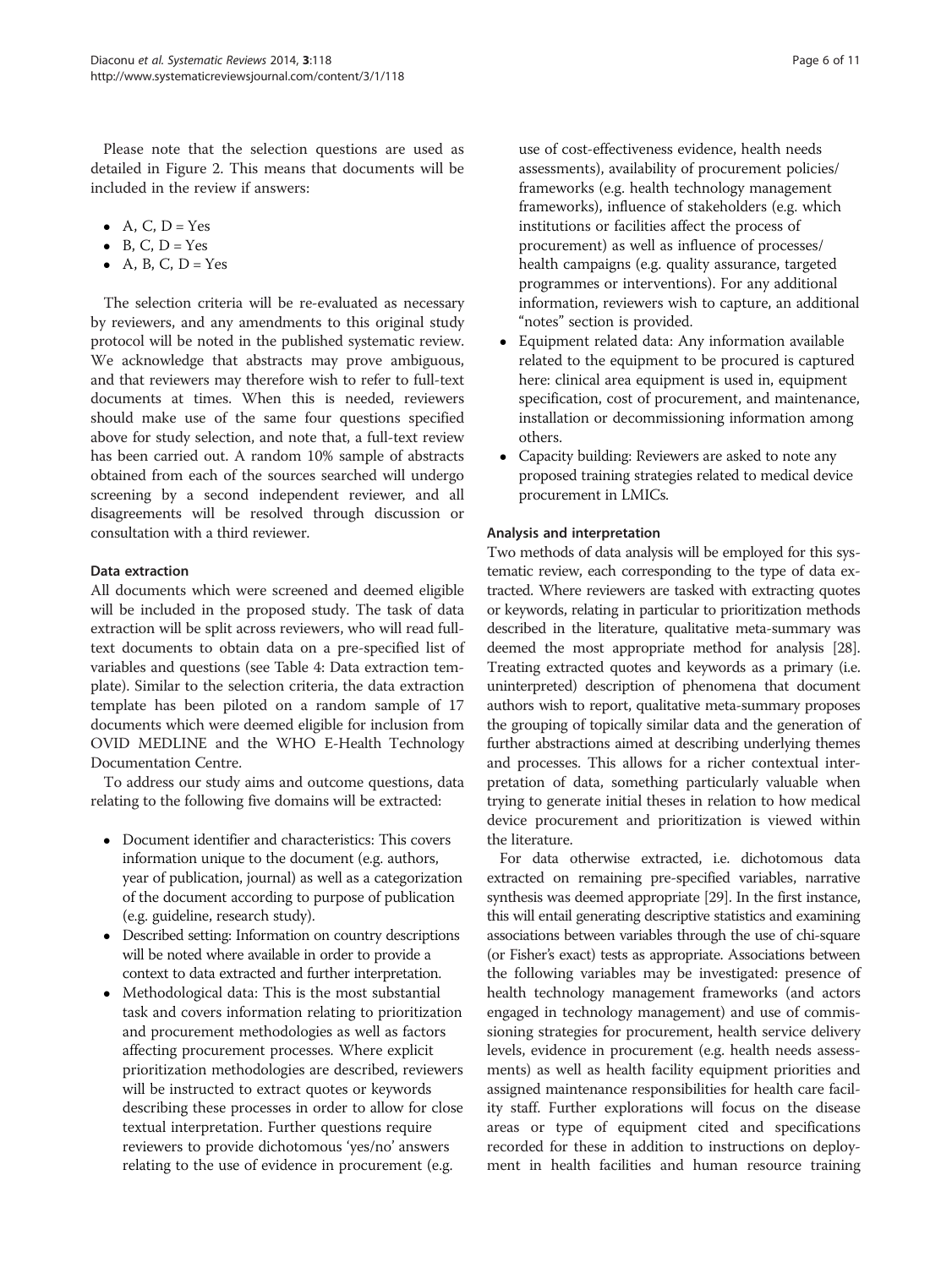# <span id="page-6-0"></span>Table 4 Data extraction template

|    | No. Question/item                                                                                                                                                                                              | Tick if<br>applicable | Answer<br>(if applicable)       |
|----|----------------------------------------------------------------------------------------------------------------------------------------------------------------------------------------------------------------|-----------------------|---------------------------------|
|    |                                                                                                                                                                                                                |                       | <b>Example answers</b><br>below |
| 1. | Study $ID + bibliographic information$                                                                                                                                                                         |                       |                                 |
| 2. | Type of record                                                                                                                                                                                                 |                       |                                 |
|    | • Is the record a quideline/recommendation/policy document or an academic article?                                                                                                                             |                       |                                 |
|    | • Is the document part of a greater study/document? (if so, appraise that document as well but link<br>information relating to evidence)                                                                       |                       |                                 |
|    | • Are the authors contactable?                                                                                                                                                                                 |                       |                                 |
| 3. | Institution of origin and who the institution reports to                                                                                                                                                       |                       |                                 |
|    | • Record institution (if this is an academic article, record university)                                                                                                                                       |                       |                                 |
|    | • Why did the institution develop the record?                                                                                                                                                                  |                       |                                 |
|    | • Under what remit does the institution operate? (e.g. if university was commissioned to develop record,<br>record how the institution commissioning the research will use the record, if specified)           |                       |                                 |
| 4. | Setting/country of origin and any information regarding the below (note if specified in record)                                                                                                                |                       |                                 |
|    | • Economic and development indicators: HDI level, GDP, GDP/capita, Health expenditure as % GDP, % total<br>government expenditure or medical device expenditure as % of health budget                          |                       |                                 |
|    | • What does the disease burden look like? Is any epidemiological evidence presented?                                                                                                                           |                       |                                 |
|    | • How is health care funded?                                                                                                                                                                                   |                       |                                 |
|    | • What other factors related to country/countries in question are mentioned (e.g. income inequality, access<br>to health care, national security, infrastructure, health service infrastructure)?              |                       |                                 |
| 5. | Methodological data: Answers to be recorded to the below questions from the record considered.                                                                                                                 |                       |                                 |
|    | 1) Is prioritization of medical device purchasing/selection explicit?                                                                                                                                          |                       |                                 |
|    | a) If yes, describe the method presented in the record and further evaluate below questions.                                                                                                                   |                       |                                 |
|    | 2) Is it clear who/what institutions hold the responsibility for medical device management?                                                                                                                    |                       |                                 |
|    | a) If yes, note the institutions and their remit (e.g. national, international).                                                                                                                               |                       |                                 |
|    | 3) Are budget impact (national, local or by facility level) or national health care/service funding policies<br>mentioned and if so is any relation to procurement or prioritisation made explicit?            |                       |                                 |
|    | 4) Is health technology assessment mentioned?                                                                                                                                                                  |                       |                                 |
|    | Health technology assessment example phrases: evidence base; clinical and cost effectiveness data; HTA<br>appraisal systems; HTA process-i.e. timing, cost, staffing, expertise, national/international remit. |                       |                                 |
|    | a) If yes, is it clear how the HTA evidence is integrated into the prioritisation and procurement decisions?<br>Describe the mechanism.                                                                        |                       |                                 |
|    | b) Is it clear who is responsible for HTA appraisal and for issuing recommendations? Who has access to the<br>HTA evidence? How is this disseminated?                                                          |                       |                                 |
|    | 5) Are direct care providers mentioned?                                                                                                                                                                        |                       |                                 |
|    | Examples of direct care providers: nurses, medics, volunteers etc.                                                                                                                                             |                       |                                 |
|    | a) If so, is it clear what their influence on purchasing/prioritisation is? (e.g. do they directly commission, do<br>they prefer certain suppliers)                                                            |                       |                                 |
|    | b) Are any issues regarding staff training and ability to deliver services mentioned? (e.g. staff may not be<br>trained to use a particular device)                                                            |                       |                                 |
|    | c) Is it clear how staff is involved in the maintenance of medical devices?                                                                                                                                    |                       |                                 |
|    | 6) Are care pathways or clinical guidelines mentioned?                                                                                                                                                         |                       |                                 |
|    | Examples of clinical quidelines: WHO quidelines for diabetes management, etc.                                                                                                                                  |                       |                                 |

a) Is it clear what clinical guidelines or care pathway information was used in device selection or prioritisation?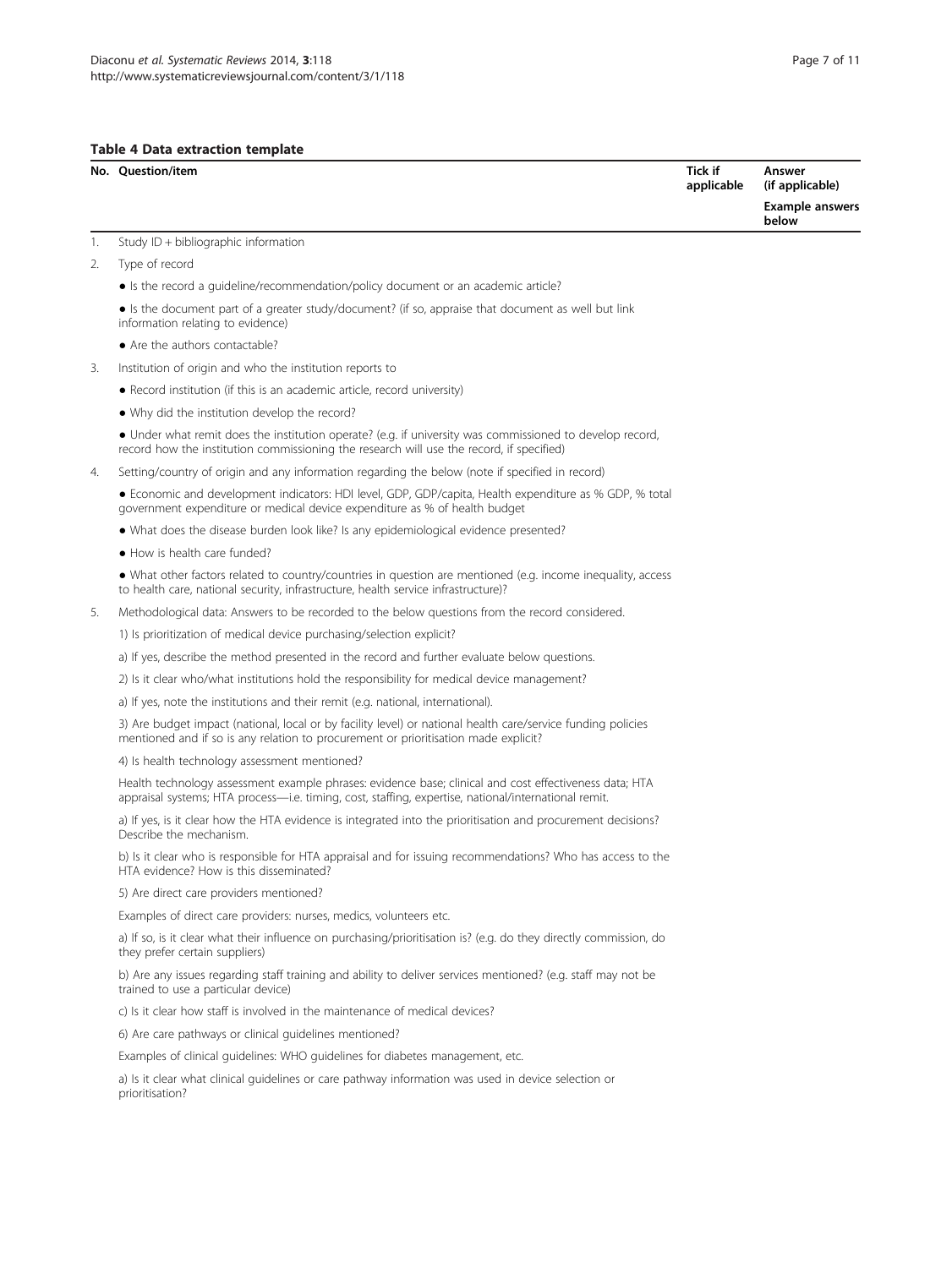### Table 4 Data extraction template (Continued)

7) Is health needs assessment mentioned?

a) If yes, what are the health priorities of the population in question and how were they derived in the HNA process?

b) Is it clear how the health needs assessment informed procurement decisions?

8) Are commissioning strategies for health services and equipment mentioned?

For example: Afghanistan's MSH guide on "Equipment for BPHS for Health Posts" refers to a national procurement strategy so both documents would need to be evaluated and the national procurement strategy would form the basis for the guide assessed.

a) If yes, record what types of strategies are mentioned? (e.g. national, international)

b) If yes, what is the relation of said strategy to the current record being assessed? Does one form the basis of the other, do they operate complementarily and is adherence to one or the other or both mandatory?

c) Follow up on the national or local strategy and undertake a record assessment.

9) Are health service delivery facilities (e.g. hospitals, health centres, mobile units) mentioned?

a) If yes, which facilities are directly mentioned?

b) If yes, is it clear which medical devices are a priority for each facility or facility level?

c) If yes, are ambient conditions of the facility necessary for device performance mentioned? (e.g. running water, electricity availability)

d) If yes, and if a device list is present, is it clear if device purchasing was restricted to a particular class of devices: e.g. consumables that do not require electricity, mobile devices that need little maintenance, etc.

10) Does the record mention expert advice on the device procurement/prioritisation?

a) If yes, what kind of expert would be consulted and what documentation do said experts provide to inform device procurement/prioritisation?

11) Are particular standards regarding devices mentioned? Mentions of standardization regarding devices could include naming specific brands, product specifications, specific suppliers, specific regulatory nomenclatures)

12) Are any costs mentioned in the record?

a) If so, record which costs are mentioned.

13) Are execution strategies mentioned in regards to particular health campaigns? (either of national or international importance)

Examples include: HIV/AIDS campaigns which are commissioned through UNAIDS

a) If yes, who/what institution advises on device procurement and prioritisation?

b) Is it clear what the recommendations regarding device procurement are? Note down recommendations.

14) Are more up to date versions of lists/guidelines/methods of the same record present?

a) If yes, appraise newer record versions as well.

15) Is evidence of evaluation strategies regarding procurement lists, guides, methods present?

a) What evaluation strategies are mentioned?

b) Who undertakes said evaluations?

c) Is it clear what evidence is being used to inform evaluations?

6. Equipment related data: Answers to be recorded to the below questions.

1) What are the main categories of equipment included in record?

a) Renewable supplies

b) Surgical supplies

c) Condition specific

d) Record the equipment categories mentioned.

2) How detailed is the equipment specification? (i.e. are measurements mentioned; is a description provided;)

3) How many distinct products are mentioned?

4) Is a mix of devices mentioned and is it clear if certain devices are complementary (i.e. they need to be used in conjunction with one another)?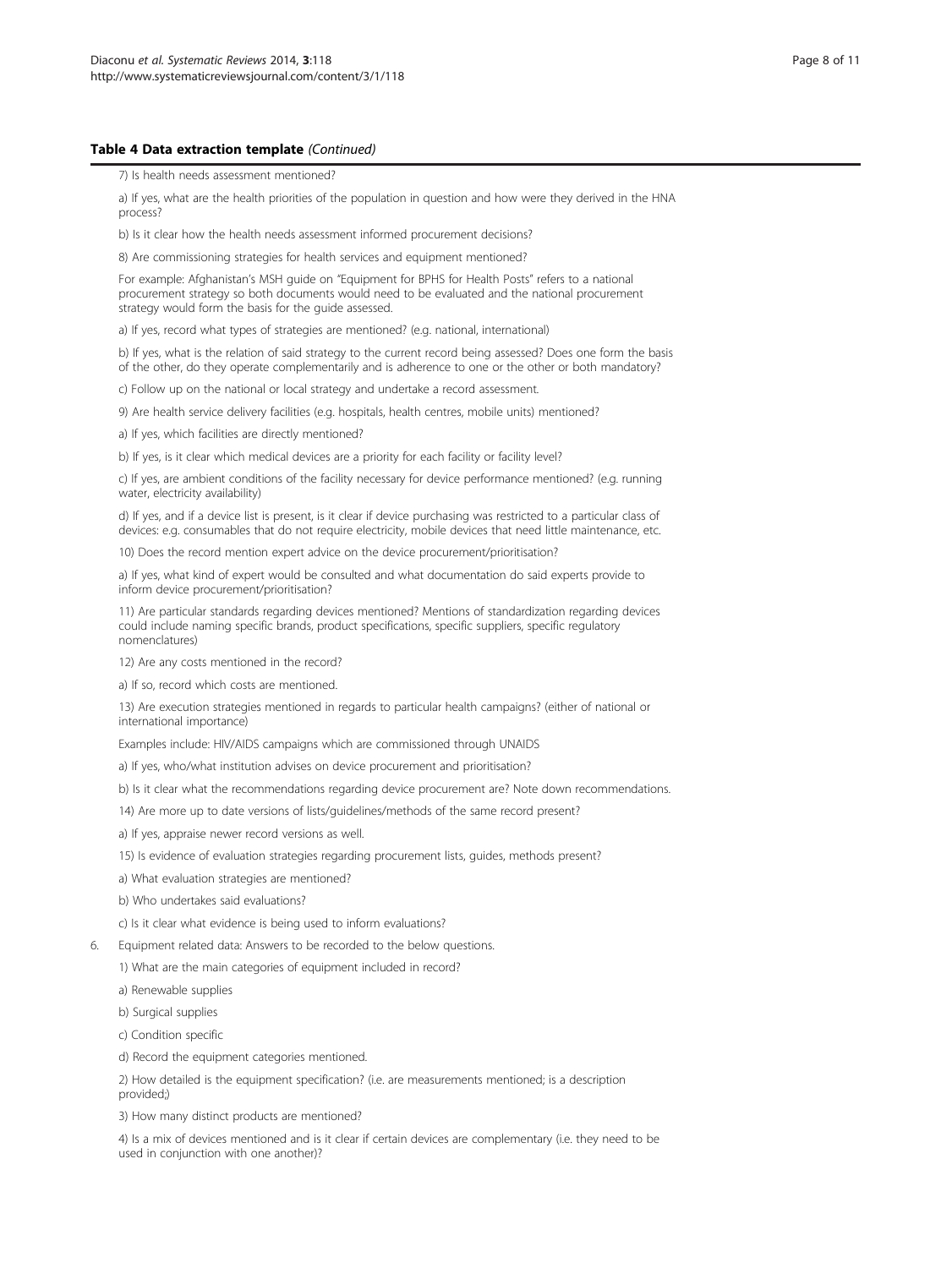#### Table 4 Data extraction template (Continued)

5) Does the list mention how many items of one product to purchase?

- 6) Are any national/regional device coverage targets set? (i.e. how many devices/institution/region
- 7) Is any cost data present and if so, note down what cost data is available.
- 8) Is any information on installation available and if so, note what recommendations are given.

9) Is any information on maintenance available and if so, note what recommendations are given.

10) Is any information on necessary ambient conditions supplied and if so, note what said conditions are. (i.e. "needs constant electricity supply")

11). Is any recommendation regarding device disposal given and if so note what said recommendation is.

7. Capacity building: Answers to be recorded to the below questions.

1) Does the record outline any strategies for training people in medical device purchasing or medical device management?

a. If yes, record what said strategies are.

8. Notes

Recording of any additional information that seems of relevance.

Example: WHO Priority Medical Devices frequently refers to diagnostic coding systems and disability classification systems.

Provided as Excel spreadsheet to reviewers. Data extraction template provided to reviewers.

levels, as well as installation and maintenance necessities. The influence of publication year issuing organization and reason for document development on details associated to the above variables may also be explored. Documents may also be grouped according to their type (e.g. research studies, guidelines) to highlight potential differences in reporting on procurement or prioritization processes. Capacity building strategies related to procurement will be discussed. Mindmaps showcasing associations may be created to provide visual representations.

#### Reporting

For reporting purposes, we will follow the PRISMA statement for systematic reviews and refer readers to this protocol for further clarifications [\[30](#page-10-0)]. We expect that we will not be able to report on all items in the statement, e.g. relating to risk of bias within or across studies (items 12, 15, 19, 22) or to quantitative outcomes, synthesis of results or additional subgroup analyses (items 13, 20, 21). Outcomes will be discussed as aforementioned through the use of qualitative meta-summary or narrative synthesis. Registration with PROSPERO is not appropriate in the case of this review, as it does not concern itself with a clinical intervention.

## **Discussion**

It is unclear how medical device procurement and prioritization take place within LMICs. Internationally proposed guidelines, recommendations or reports—whether developed by public health agencies or research institutions —are routinely issued to counsel LMICs on this topic and may impact upon their national policy formulation. It is therefore germane to understand the procurement/ prioritization methodologies proposed within this literature.

The aims of this systematic review are to identify said methodologies, explore the factors reported as affecting procurement practices in LMICs and create an initial framework for how medical device prioritization and procurement should be designed and conceived in resource-constrained settings.

We acknowledge several limitations of the proposed endeavour. First, we note the difficulty associated with undertaking a first-line review on a topic associated with methodologically diverse literature. We expect that documents reviewed will range from procurement notices and emergency medical device lists to procurement manuals or research studies on medical device prioritization. As little prior evaluative literature on this topic exists and as heterogeneous priority setting criteria are suggested to be equally legitimate [[31\]](#page-10-0), we are reluctant to quality appraise studies we include in the review or limit inclusion to only one type of study which may advance a particular prioritization methodology. This may imply more laborious and complex data analysis and may furthermore undermine the validity of any findings. Reviewing the literature obtained from such diverse sources, however, is greatly beneficial for hypothesis generation as it allows for consideration of multiple viewpoints and identification of minutiae associated with medical device prioritization and procurement for LMICs. In particular, it will allow for the mapping of all the different types of literature and potential methodological differences on this topic.

Second, we make no concerted effort to identify or include national policy documents relating to medical devices in this review. This is because the focus of the review is normative and concerns itself with the identification of procurement and prioritization methodologies within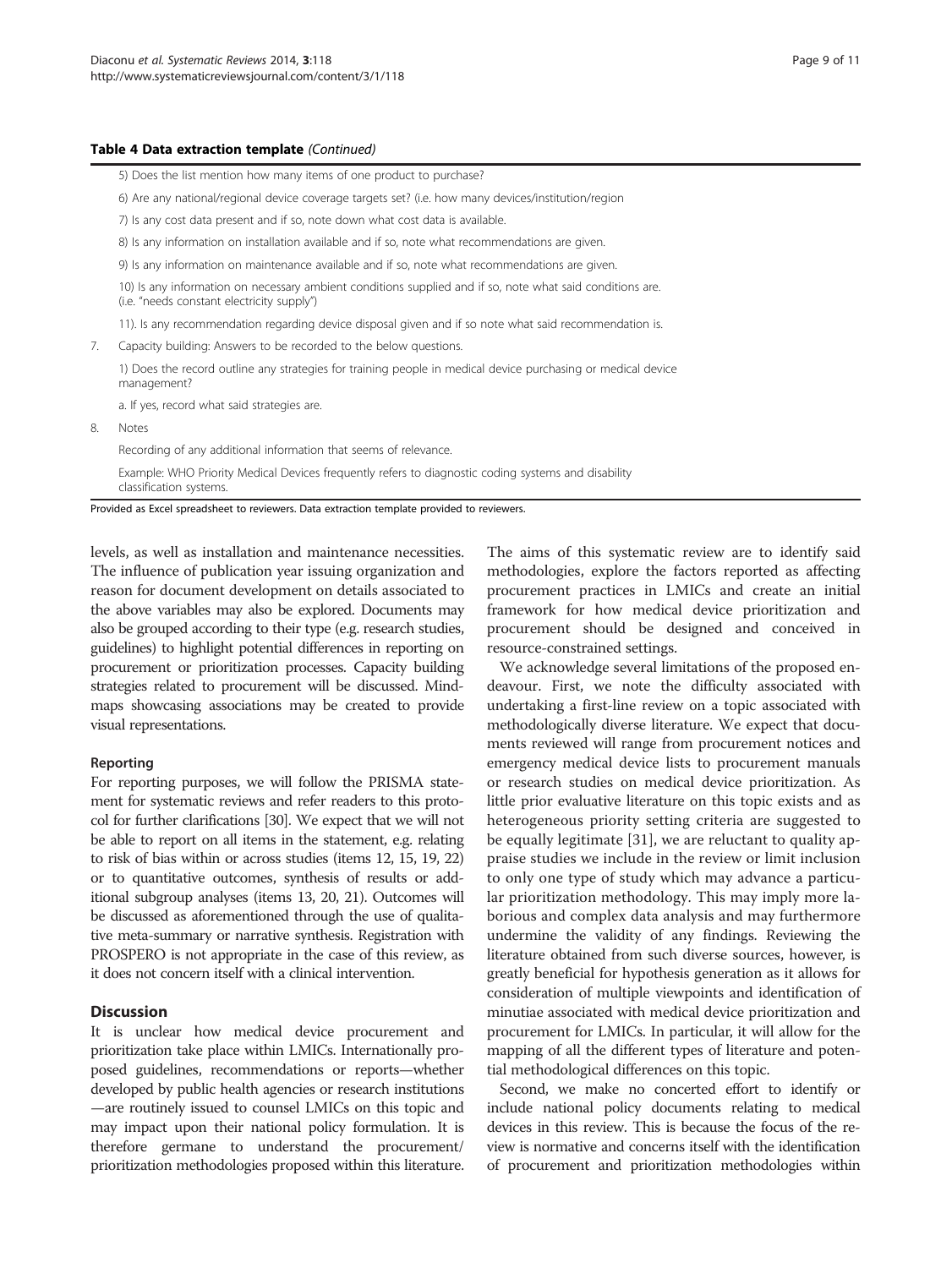<span id="page-9-0"></span>internationally disseminated recommendations and guidelines as well as research studies. We are thus interested in answering the question of how procurement and prioritization should take place considering current research and guideline materials. We acknowledge that national policies may in fact employ different procurement or prioritization methodologies, which we may fail to identify here and thus, encourage further inquiries into both the policy literature as well as the empirical implementation literature beyond. Should materials meet inclusion criteria, they will be selected for review. It is beyond the scope of this review to undertake an appraisal of all internationally available policy documents. Indeed, we caution that a systematic review of policies alone may fail to identify macrolevel issues and themes relating primarily to international decision making paradigms (e.g. paradigms of international donor organizations or funding bodies supporting LMIC procurement). An inquiry into the normative bases of medical device procurement for LMICs is valuable in the initial exploration, and identification of issues, paradigms and processes is to be considered by decision makers. Review findings may provide a starting point to future policy analyses or research endeavours within this field.

Furthermore, the review may be limited in scope, as it is not designed to identify and include prioritization methodologies referring to entire intervention packages rather than devices or equipment. To make sure that applicable methodologies are not discounted, reviewers will consult experts in international health to identify any such relevant methodologies and discuss the findings of the current review in light of these.

An accurate understanding of medical device procurement and prioritization methods is of particular importance in resource-constrained settings with limited financial capabilities, human resource skills and health infrastructure. The findings of this systematic review will provide initial hypotheses as to what factors and stakeholders affect these processes and may aid in the formulation of a quality assurance framework able to provide LMIC decision makers with a rounded conceptualization of the topic.

# Additional file

[Additional file 1:](http://www.biomedcentral.com/content/supplementary/2046-4053-3-118-S1.pdf) Definitions: Medical device procurement. Definitions for medical device/equipment procurement and prioritization within procurement cycles are provided.

#### Abbreviations

HICs: high income countries; HIV: human immunodeficiency virus; LMICs: low- and middle-income countries (World Bank definitions apply); MSH: Management Sciences for Health; PRISMA: preferred reporting items for systematic reviews and meta-analyses; PROSPERO: international prospective register of systematic reviews maintained by the Centre for Reviews and Dissemination, University of York, UK; TB: tuberculosis; UNAIDS: the joint United Nations Programme in HIV/AIDS; UNFPA: the United Nations

Population Fund; USAID: United States Agency for International Development; WHO: World Health Organization.

#### Competing interests

The authors declare that they have no competing interests.

#### Authors' contributions

KD developed and drafted the current study protocol. YFC, SMH, CC and RL participated in the critical drafting of the protocol and offered advice on the research methodologies employed. All authors read and approved the final manuscript.

#### Authors' information

Karin Diaconu is a doctoral researcher exploring medical device prioritization and the use of health economic methodologies for prioritization purposes in low- and middle-income countries at the University of Birmingham. Yen-Fu Chen is a senior research fellow with considerable experience in health technology assessment and systematic reviews within the Warwick Centre for Applied Health Research and Delivery at the University of Warwick. Semira Manaseki-Holland is a senior clinical lecturer with substantial health service management experience in low- and middle-income settings at the University of Birmingham. Carole Cummins is a senior lecturer and researcher involved in the NIHR Birmingham and Black Country Collaboration for Leadership in Applied Health Research and Care (BBC-CLAHRC) at the University of Birmingham. Professor for Clinical Epidemiology, Richard Lilford is the director of the BBC-CLAHRC at the University of Birmingham and head of the Warwick Centre for Applied Health Research and Delivery at the University of Warwick.

#### Acknowledgements

This study was supported primarily by the EPSRC Multidisciplinary Assessment of Technology Centre for Healthcare (MATCH) programme (EPSRC Grant GR/S29874/01).

The views expressed in this work do not necessarily reflect those of the funders.

We thank Samantha Burn for acting as a reviewer of this protocol and piloting of search, selection and data extraction strategies, Janine Dretzke for the advice on early drafts of this document and Sue Bayliss for the expert advice on searching and study selection algorithms.

#### Author details

<sup>1</sup>Public Health, Epidemiology and Statistics Unit, Department of Health and Population Sciences, University of Birmingham, B15 2TT Edgbaston, West Midlands, UK. <sup>2</sup> Health Sciences, University of Warwick, Room 155, Coventry CV4 7AL, UK.

Received: 28 April 2014 Accepted: 6 October 2014 Published: 21 October 2014

#### References

- 1. Perry L, Malkin R: Effectiveness of medical equipment donations to improve health systems: how much medical equipment is broken in the developing world? Med Biol Eng Comput 2011, 49:719–722.
- 2. World Health Organization: Medical devices: Managing the Mismatch (An outcome of the Priority Medical Devices project). Geneva: World Health Organization; 2010.
- 3. World Health Organization: Local Production and Technology Transfer to Increase Access to Medical Devices: Addressing the barriers and challenges in low- and middle-income countries. Geneva: World Health Organization; 2012.
- 4. World Health Organization: Background paper 8: future public health needs: communalities and differences between high- and low-resource settings in Geneva. In Medical Devices: Managing the Mismatch (An outcome of the Priority Medical Devices Project). 2010.
- 5. Howitt P, Darzi A, Yang GZ, Ashrafian H, Atun R, Barlow J, Blakemore A, Bull AMJ, Car J, Conteh L, Cooke GS, Ford N, Gregson SJ, Kerr K, King D, Kulendran M, Malkin R, Majeed A, Matlin S, Merrified R, Penfolf H, Reid SD, Smith PC, Stevens MM, Templeton MR, Vincent C, Wilson E: Technologies for global health. Lancet 2012, 380:507–535.
- 6. National Institute of Health and Care Excellence: Guide to the Methods of Technology Appraisal 2013. 2013, [\[http://www.nice.org.uk/article/pmg9/](http://www.nice.org.uk/article/pmg9/chapter/foreword) [chapter/foreword\]](http://www.nice.org.uk/article/pmg9/chapter/foreword)